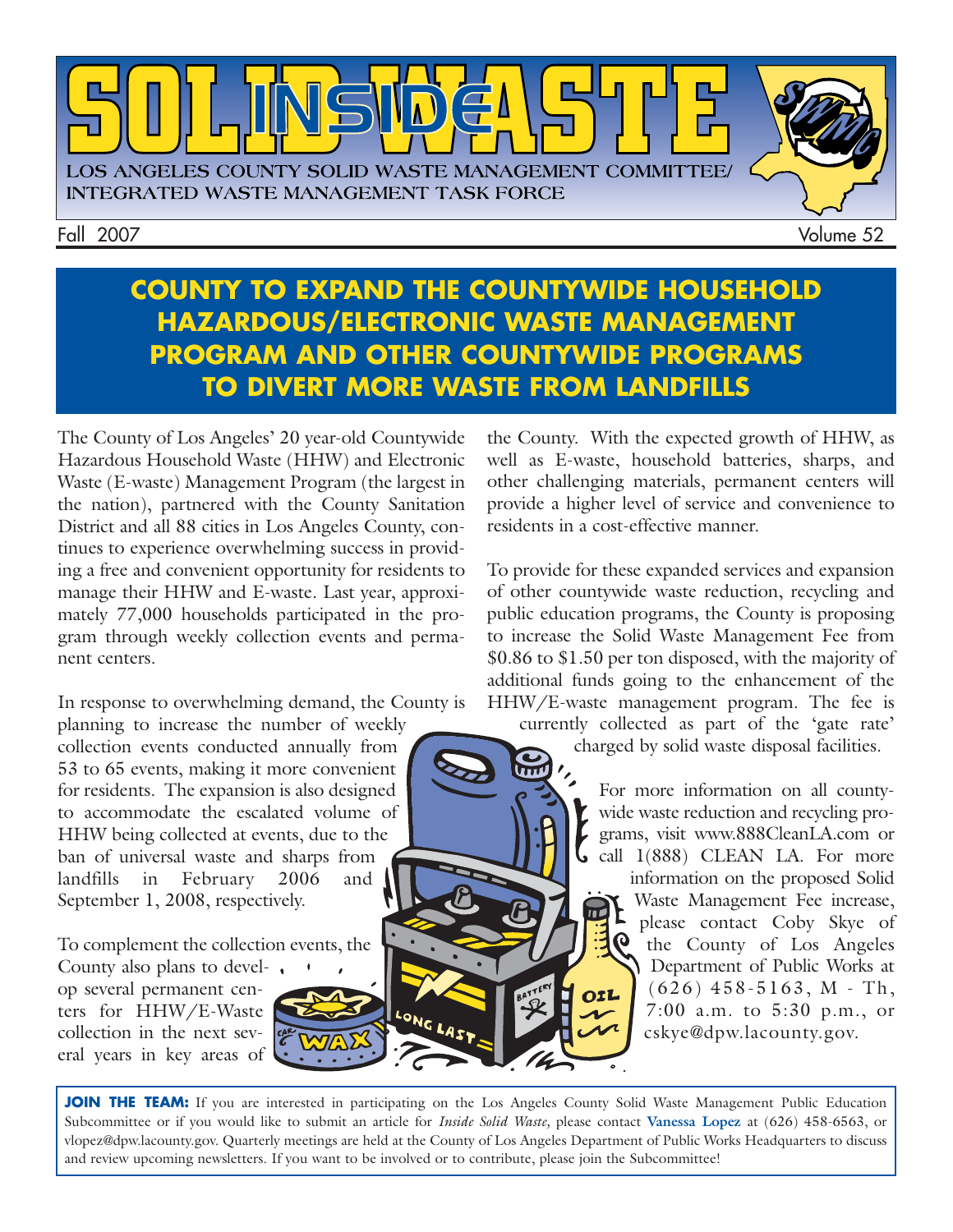### **SUNSHINE CANYON LANDFILL UPDATE**

On February 6, 2007, the Los Angeles County Board of Supervisors approved a new replacement conditional use permit (RCUP) for the County portion of the Sunshine Canyon Landfill. The RCUP, which became effective on May 24, 2007, will assist to meet the disposal capacity needs of the County and the 88 cities in Los Angeles County while incorporating additional environmental protections at the site and securing additional revenue sources to support Countywide environmental programs.

The RCUP allows for the development of a joint City of Los Angeles/County of Los Angeles Landfill and a permitted waste disposal intake of a maximum of 12,100 tons per day to be placed on either side of the landfill. Browning-Ferris Industries (BFI), the landfill owner/operator, must, among other things, install a double liner for the areas not yet utilized, utilize alternative/clean fuel trucks, provide \$200,000 per year (for 10 years) towards promoting the development of conversion technologies, monitor the air quality by an independent consultant, not accept out-of-county waste, and provide for the facility maintenance in perpetuity or until the waste no longer poses a risk to public health and safety or the environment. In addition, the landfill's closure date is set for February 6, 2037.

BFI is currently working with the Task Force to ensure the County side of the landfill is in conformance with the Los Angeles County Countywide Siting Element.

For more information, please contact Martins Aiyetiwa of the County of Los Angeles Department of Public Works at (626) 458-3553, M - Th, 7:00 a.m. to 5:30 p.m. or [maiyet@dpw.lacounty.gov.](mailto://maiyet@dpw.lacounty.gov)

#### **CONVERSION TECHNOLOGY UPDATE: PHASE II REPORT RELEASED AND NEW WEBSITE LAUNCHED**

Since 2004, the County of Los Angeles and the Task Force have worked extensively to develop a conversion technology demonstration project in Southern California. The proposed development of a demonstration project presents a tremendous opportunity to not only reduce landfill disposal, but create a clean and green business model that can revolutionize solid waste management in the United States. A successful demonstration facility will showcase the real-world applications of conversion technologies and provide data on the impacts, benefits and feasibility of these technologies.

On September 20, 2007, the Task Force considered the Phase II Conversion Technology Evaluation Report, culminating two years of exhaustive research. The report summarizes various findings and recommendations drawn from extensive evaluations of technology suppliers and touring facilities overseas.

The County and the Task Force will now turn their attention towards facilitating the development of the demonstration facility at one of four candidate sites identified in the report.

Furthermore, release of the Phase II Report coincides with the development of a brand new website, www.SoCalConversion.org, which showcases progress of the demonstration project and allows the public to gain a better understanding of conversion technologies.

For more information, please contact Coby Skye of the County of Los Angeles Department of Public Works at (626) 458-5163, M - Th, 7:00 a.m. to 5:30 p.m. or [cskye@dpw.lacounty.gov.](mailto://cskye@dpw.lacounty.gov)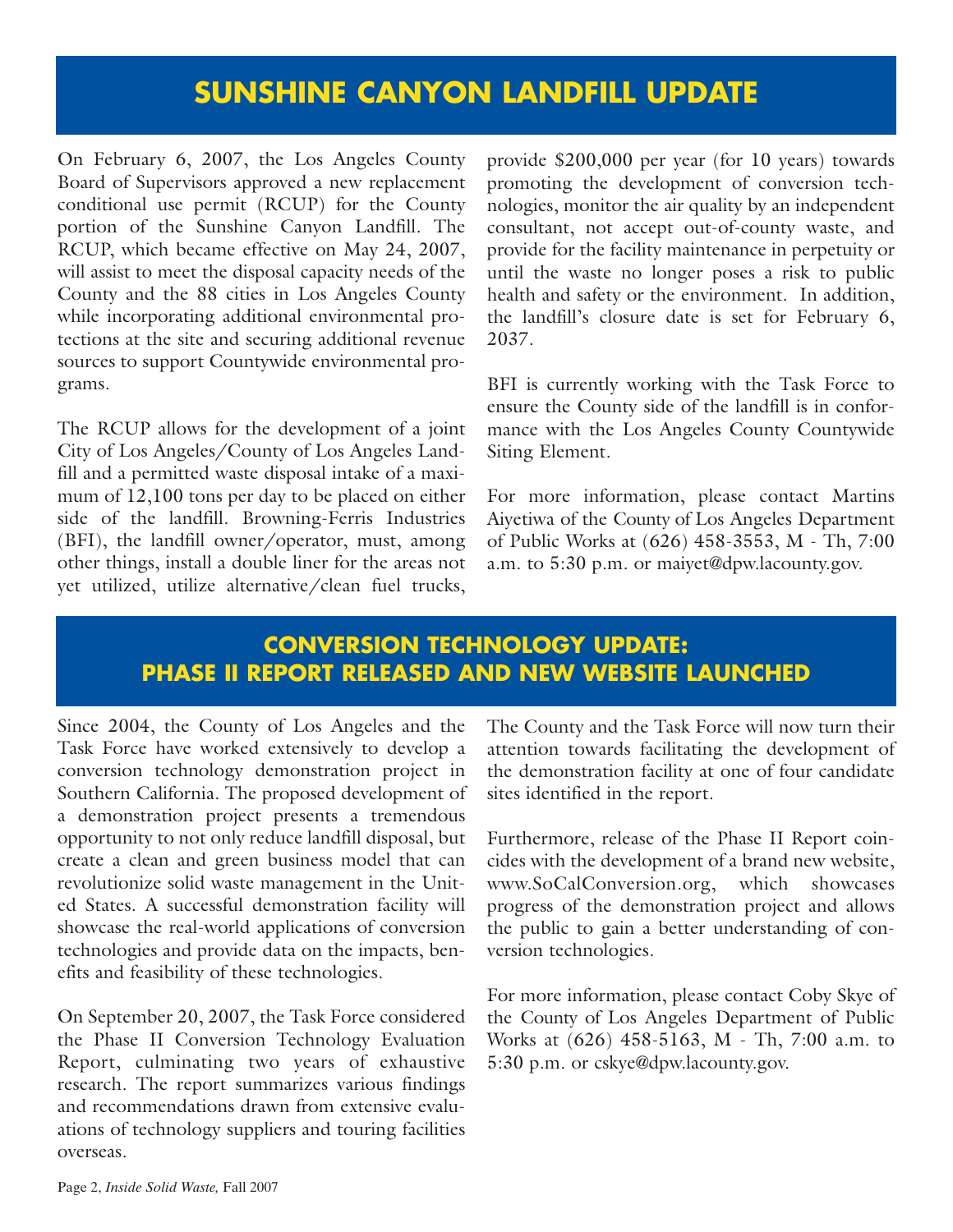### **UPDATE ON PROPOSED REGULATIONS FOR LANDFILL POST-CLOSURE FINANCIAL ASSURANCE**

Currently, State regulations require three types of financial assurances for municipal solid waste landfills:

- Closure Financial Assurance covers the costs associated with closing the landfill.
- Post-closure Maintenance Financial Assurance covers the costs for maintaining the landfill 30 years beyond its closure date.
- Corrective Action Financial Assurance covers the remediation costs associated contamination while the landfill is operating, in closure, or in post-closure.

As required by Assembly Bill 2296 (2006 Statutes), by July 1, 2009, the Waste Board must adopt regulations to strengthen the above financial assurance mechanisms in the event that a landfill owner or operator fails to meet its legal obligations to fund post-closure maintenance or corrective action (including repair of the environmental control systems) during the post-closure period.

AB 2296 also requires the proposed regulations to address the ongoing necessity to financially maintain closed/inactive landfills beyond the 30 years currently mandated in State regulations. This action ensures that residents would not be left holding the bag at anytime during the closure or postclosure maintenance period should the owner/operator default on its obligations or be in bankruptcy.

Currently, the Waste Board has begun the formal rulemaking process on cost estimate issues in preparation for a 45-day public comment period. All longer-term financial assurance demonstration amendments and corrective action issues are deferred until a contracted study mandated by AB 2296 is completed. The study will assess the pros and cons of various options such as a statewide requirement in which all operators contribute to a pooled fund to provide for the longer-term care and/or corrective actions faced at facilities, or that operators purchase insurance coverage for any costs faced at the facility that are not already identified and otherwise insured to the State.

Due to the importance of this issue, the Task Force is working with the Board staff as a member of a Working Group in reviewing and commenting on the detailed work plans to be used in completing the study.

For more information, please contact Martin Aiyetiwa of the County of Los Angeles Department of Public Works at (626) 458-3553, M - Th, 7:00 a.m. to 5:30 p.m., [maiyet@dpw.lacounty.gov,](mailto://maiyet@dpw.lacounty.gov) or Mike Mohajer of the Task Force at (909) 592- 1147 or visit the Waste Board's rulemaking site at www.ciwmb.ca.gov/rulemaking/Postclosure/def ault.htm.

### **RECYCLER OF MONTH AWARDS**

The City of Rancho Palos Verdes (RPV) encourages curbside recycling by awarding 48 lucky residential recyclers \$250 in cash each year.

All curbside customers receive one Recycler of Month entry form in their July trash invoice. Recyclers fill out the entry form and mail it to the City. The cards are placed in a raffle drum at the Council chambers.

At every City Council meeting, two entry cards are randomly drawn. Staff then verifies that those homes recycle (check to see co-mingled recycling and/or green waste cans at the curb on recycling days). Once it is confirmed that these homes recycle, then the names of the winners are announced at the following Council meeting. A check for \$250 is mailed to each of

> the winners. This is one way RPV thanks its residents for recycling.

For additional information, contact Lauren Ramezani at (310) 544-5245.

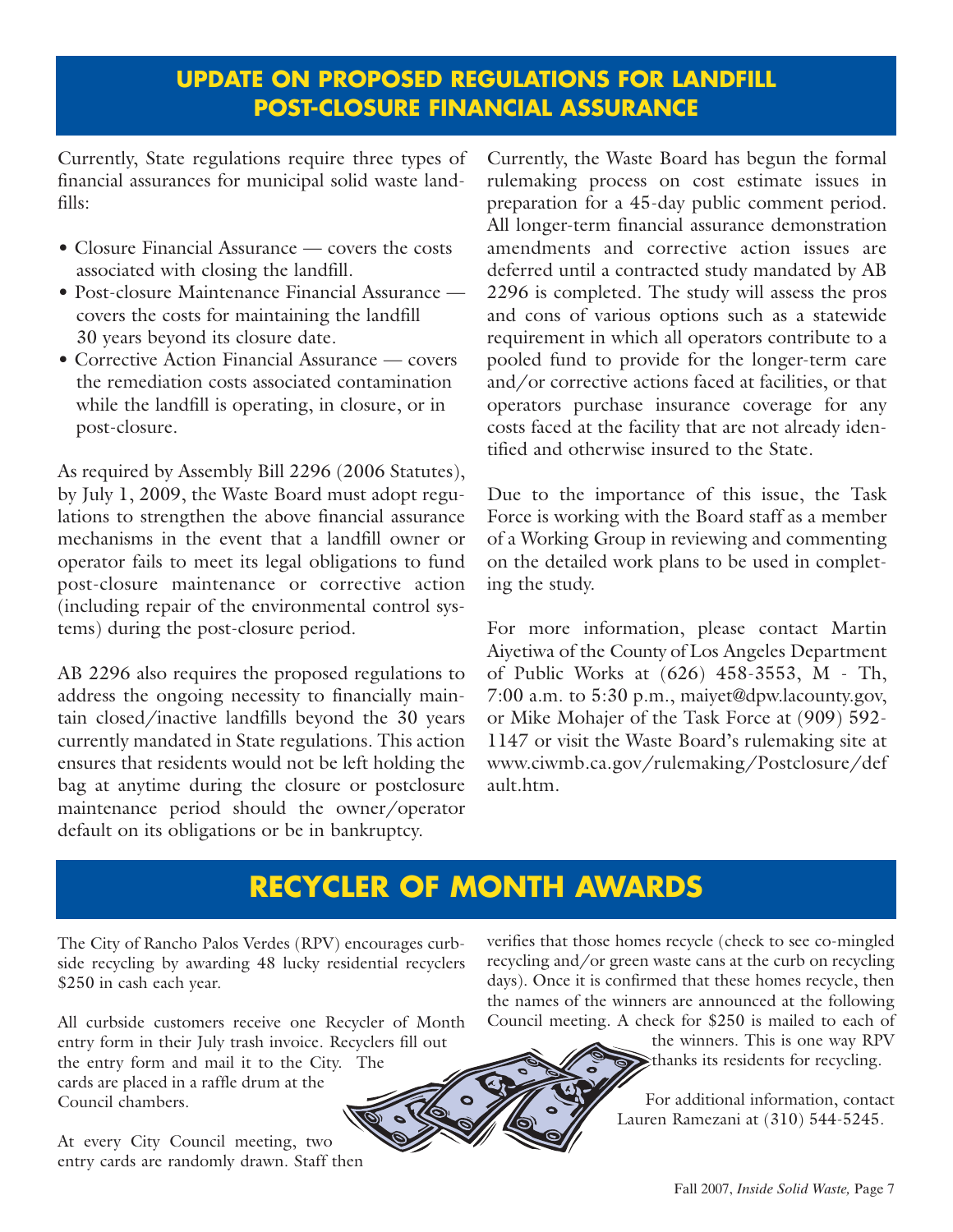Household Hazardous waste can be taken to any of these locations. Electronic waste is also accepted. Call 1-800-98-TOXIC or [1 \(888\) CLEAN-LA f](http://ladpw.org/epd/)or more information.

**Gaffey Street Collection Center 1400 N. Gaffey St. San Pedro, CA 90021 Open Friday, Saturday, and Sunday 9 a.m. - 3 p.m.**

**Hyperion Treatment Plant 7660 W. Imperial Highway, Gate B Playa Del Rey, CA 90293 Open Saturday and Sunday 9 a.m. - 3 p.m.**

**Washington Boulevard Collection Center 2649 E. Washington Blvd. Los Angeles, CA 90021 Open Friday, Saturday, and Sunday 9 a.m. - 3 p.m.**

**Randall Street S.A.F.E. Center 11025 Randall St. Sun Valley, CA 91352 Open Saturday, Sunday, and Monday 9 a.m. - 3 p.m.**

**UCLA location 550 Charles E. Young Dr. West Los Angeles, CA 90095 [Open Thursday, Friday, and Saturday 8 a.m. - 2 p.m.](http://www.lacity.org/san/solid_resources/special/hhw/safe_centers/index.htm)**

**Los Angeles/Glendale Collection Center 4660 Colorado Blvd. Los Angeles, CA 90039 Open Saturday and Sunday 9 a.m. - 3 p.m.**

**Antelope Valley Environmental Collection Center Antelope Valley Public Landfill 1200 West City Ranch Road Palmdale CA, 93551 [Open 1st and 3rd Saturday each month 9 a.m. - 3 p.m.](http://ladpw.org/epd/avecc/index.cfm)**



## **What's Up?**

**HHW ROUNDUPS** are open from 9 a.m. to 3 p.m. unless otherwise indicated. For more information, call the County of Los Angeles Department of Public Works, at **1 (888) CLEAN-LA (253-2652).** For information about City of Los Angeles events, call **1 (800) 98-TOXIC (988-6942).**

- October 27 **Florence-Firestone**  Roosevelt Park Senior Center 7600 Graham Ave.
- October 27 **Inglewood**  Hollywood Park, Gate 7A West 90th Street just east of Prairie Ave.
- November 3 **Monterey Park**  East Los Angeles College Stadium Parking Lot Bleakwood Ave. and Floral Dr.
- November 3 **Bellflower**  Simm's Park Clark Ave. and Oak St.
- November 3 **South El Monte**  Community Center Parking lot 1415 Santa Anita Ave.
- November 3 **Universal City**  Universal Studios 3900 Lankershim Blvd.
- November 10 **El Segundo**  Raytheon Company, Parking lot "G" Hughes Way off of Sepulveda Blvd,
- November 10 **Commerce**  Los Angeles County Health Dept. 5555 Ferguson Blvd.
- November 17 **South Whittier**  L.A. County Sheriff's Dept. STAR Training Center 11515 South Colima Blvd.
- December 1 **Malibu**  Malibu Civic Center, Rear Parking lot 23519 West Civic Center Way
- December 1 **Unincorporated Angeles National Forest**  Wildwood Picnic Area. Mile Marker 3.52, Big Tujunga Canyon Rd.
- December 8 **Lomita**  Lomita City Hall Parking lot 24300 Narbonne Ave.

### **ANNOUNCEMENT**

**Looking for up-to-date information about the Task Force?**

**Visit** *[www.lacountyiswmtf.org](http://ladpw.org/epd/tf/)* **to view agendas, meeting minutes, and copies of the Inside Solid Waste newsletter.**

Page 4, *Inside Solid Waste,* Fall 2007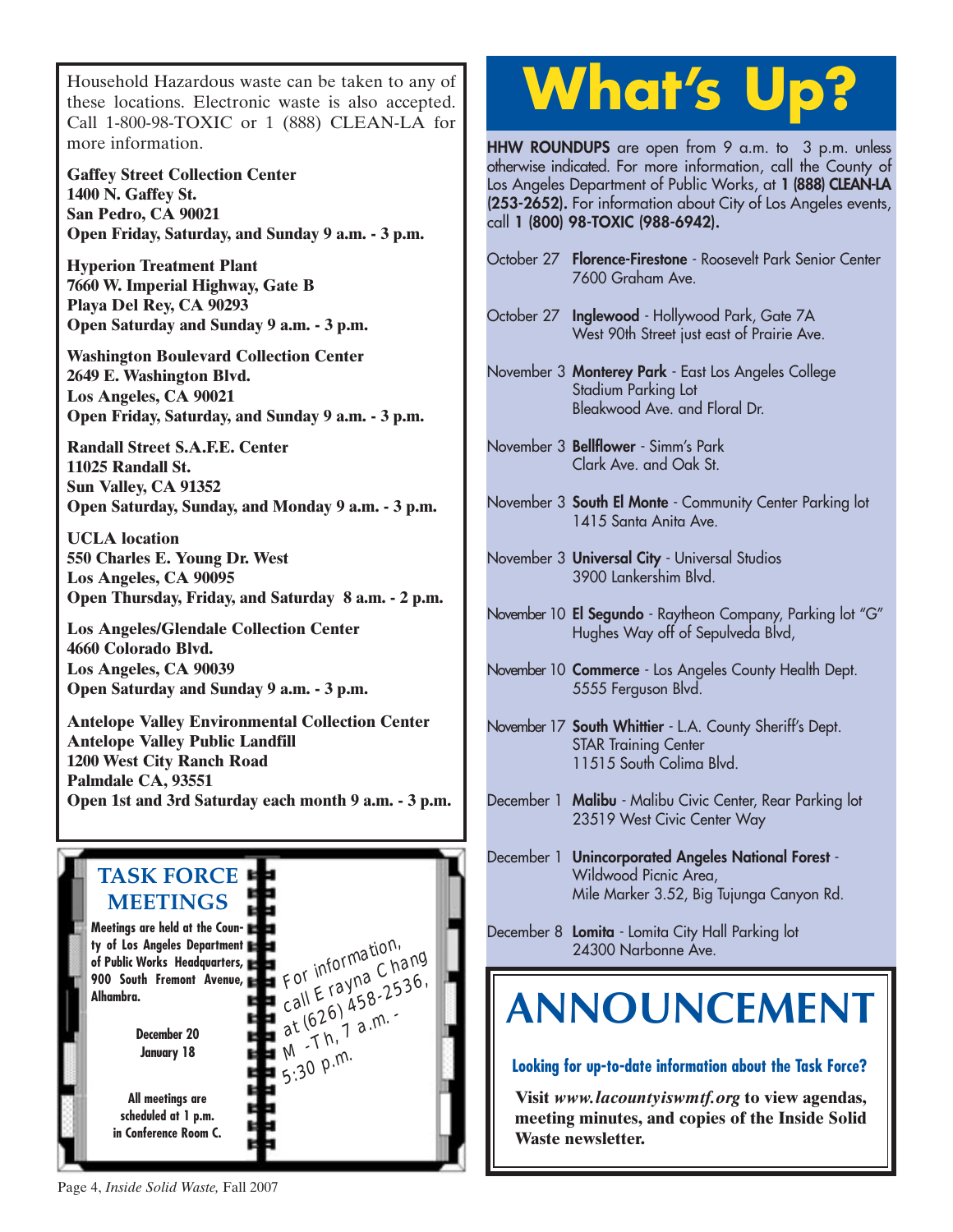# THE ENVIRONMENTAL FEND

### **[Assembly Program Keeps Going Strong!](http://ladpw.org/epd/defenders/index.cfm)**

It's been over 10 years since the initiation of the County of Los Angeles Department of Public Works' Environmental Defenders Program and it's still going strong!! The Environmental Defenders Program is a FREE 30-minute, high-energy school assembly program actively engaging students. The assembly is an exciting music driven show featuring Al Luminum, Polly Ethylene and their friends, the Environmental Defenders, teaching elementary school students in Los Angeles County the importance of protecting the environment.

The assembly consists of environmental music, audience participation and repetition to effectively communicate environmental concepts: reduce, reuse and recycle, stormwater pollution prevention, proper disposal of household hazardous waste and electronic waste, and illegal dumping.

The program also encourages students to learn important environmental concepts and motivates students to take environmental action. The Super Environmental Defenders Program provides pledge cards with easy things students can do to change their behavior. Last year, 14,867 students became Super Environmental Defenders.

In addition to school assemblies, the Environmental Defenders Program reaches out to the community by participating in community events to provide students and their parents with key environmental messages. A total of 17 community events were attended throughout the County last year reaching more than 79,100 adults/students.

During FY 2006-07, the program reached a total of 504 schools reaching more than 189,380 students. The program is FREE to all public/private elementary schools in Los Angeles County. To schedule a FREE assembly, please contact the County of Los Angeles Department of Public Works' Contractor, Allison Modiest of the Rogers Group, at (310) 552-4115 or schedule an assembly online at [www.888cleanla.com.](ttp://ladpw.org/epd/defenders/index.cfm) 



Fall 2007, *Inside Solid Waste,* Page 5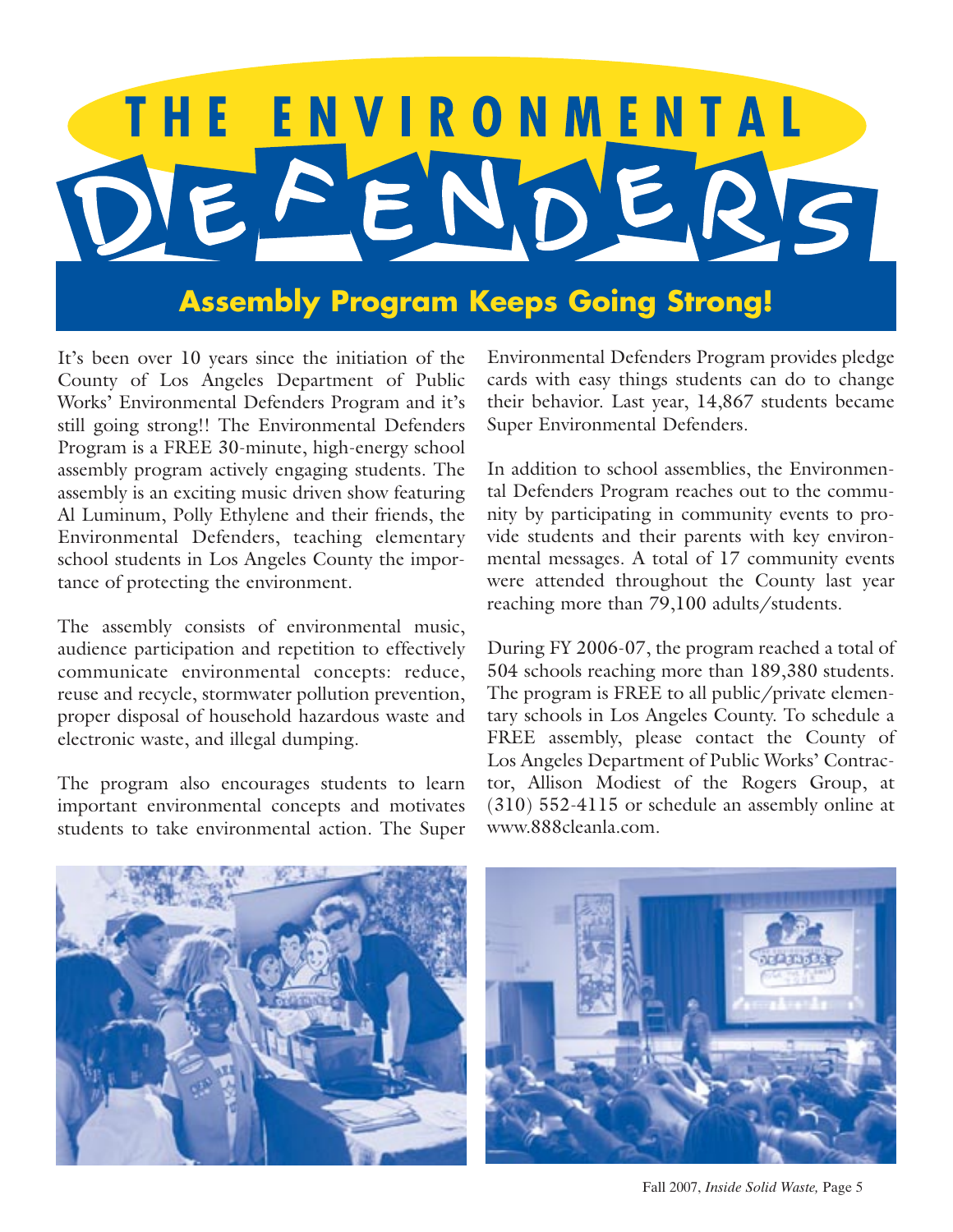### **MIKE MOHAJER RECEIVES REGIONAL CHAMPION AWARD FROM SCAG**



On May 3, 2007, The Southern California Association of Governments (SCAG) recognized three individuals for their outstanding accomplishments. Among them was the Los Angeles County Integrated Waste Management Task Force's very own Mike Mohajer.

Mr. Mohajer, a recognized leader in the area of solid waste management, received the Regional Champion award. He has more than 30 years experience in the fields of environmental protection and waste management and was the manager of the County of Los Angeles Department of Public Work's environmental programs prior to his retirement in 2003.

Congratulations Mike!

### **Public Works Engages Students with Ecological Lessons**

The County of Los Angeles Department of Public Works is a proud sponsor of Plan-It Earth, a Los Angeles Times environmental education program. The Plan-It Earth program gives teachers the opportunity to nurture environmentally sound habits. The program also supplements teachers' existing curriculum with assignments and lessons that give students a refreshing alternative to textbook learning. With a focus on the environment particularly pollution prevention and solid waste management - the lessons give students the opportunity to research environmental issues related to preventing water pollution, recycling to preserve natural resources, and handling toxic and other solid wastes in a responsible way that protects the environment.

As part of the Plan-It Earth program, students are encouraged to participate in the yearly art and essay contest. The contest focuses on drawing or creating a piece of art depicting an environmental issue/concern or writing an essay on an environmental topic while providing solutions.

The entries are judged in four categories submitted by students in grades 6-9. Two grand prize winners are selected: one art and one essay winner in each category. The grand prize winners are also featured in the Los Angeles Times.

For more information, please contact Edna Gandarilla at the County of Los Angeles Department of Public Works, (626) 458-6536, M - Th, 7:00 a.m. to 5:00 p.m.



*Plan-It Earth Award Art and Essay recipients (grades 6-9) along with teachers and Public Works and L.A. Times staff participated in an awards luncheon on [May 29, 2007, at the Los Angeles Times Headquarters](http://ladpw.org/epd/Plan-it/Earth/index.cfm) facility in Downtown Los Angeles.*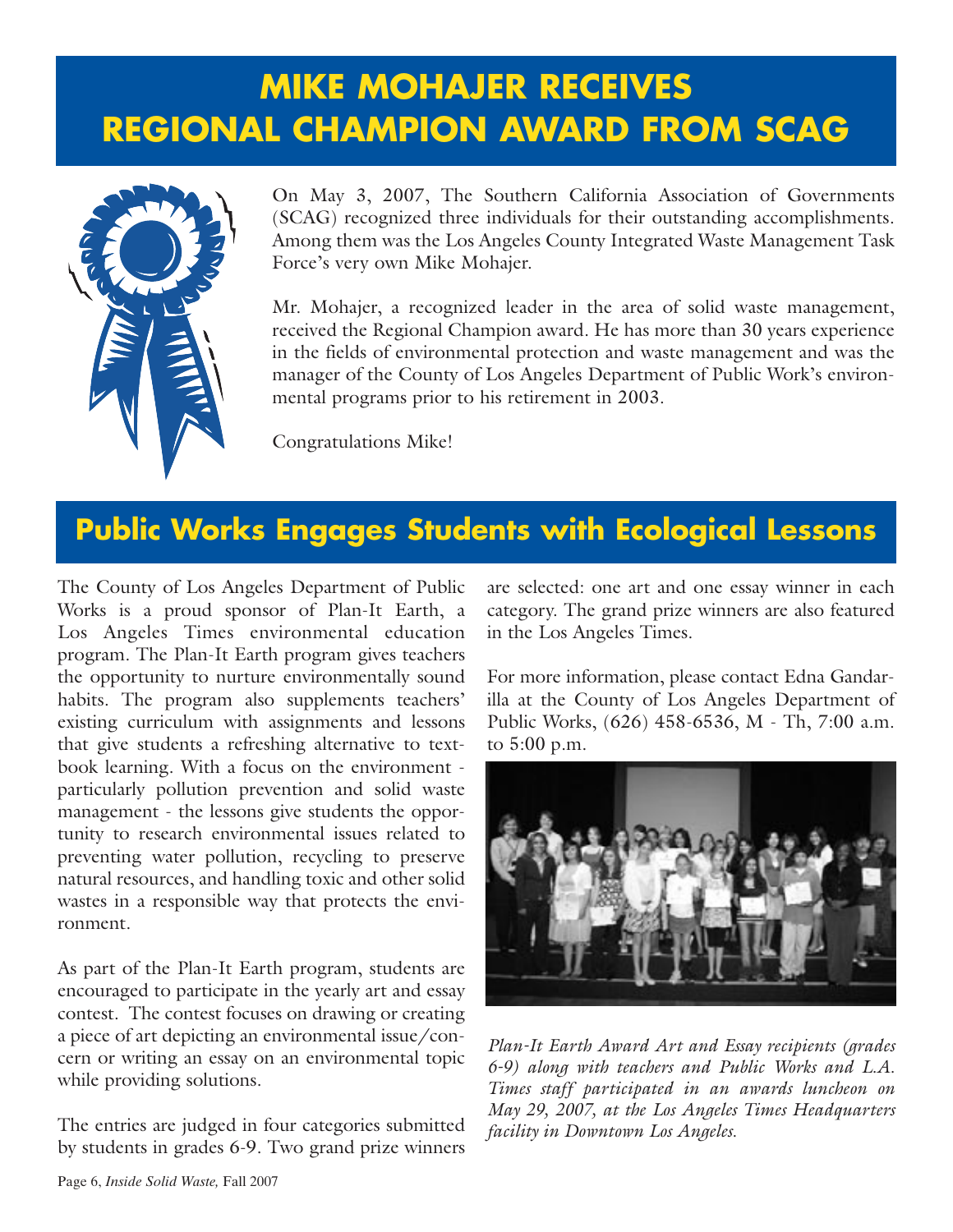### **Trash for Teaching - the art of reuse**

The City of Torrance and Trash for Teaching (T4T) were awarded a reuse grant from the California Integrated Waste Management Board. T4T is a non-profit group that collects cast-off materials from manufacturers, cleans and prepares them, and offers them to teachers and students for projects. As part of the program, T4T also assists the City with grant administration.

T4T contacts Torrance manufacturers to collect castoffs from their operations that could be donated for reuse in the program. Then, during the school year, T4T visits Torrance schools and gives workshops to the



teachers. T4T also brings the Reuse Truck. The truck is filled with oversized thread spools, wood pieces, varieties of paper, plastic webbing and numerous other assorted doodads for students and teachers to use in their classroom projects - limited only by their imaginations.

While T4T normally charges for their service to cover expenses, this year it was free for Torrance teachers as costs were covered by the grant program. Teachers from participating schools could also visit the T4T warehouse and pick up even more free materials to reuse.

Torrance students give new life to vast amounts of "trash" that would otherwise go directly into landfills. It's a small and simple, yet powerfully effective way to take better care of our planet, and teach children the importance of reuse, recycling and environmental responsibility.

For additional information, contact Alison Sherman from the City of Torrance at (310) 781-6916.

### **Calabasas Multi-Family Recycling Programs**

Unfortunately, participation of multi-family residences in the City's recycling program is low since recycling is not convenient and accessible to residents in many apartment buildings and condominiums that use communal bins. Calabasas recently implemented three programs to help make recycling easier for multi-family residents:

1. The City implemented a household recycling waste basket program. All multi-family units with the City of Calabasas are provided with a free household recycling basket that can be conveniently placed under the sink. These baskets are to facilitate the separation of solid waste from recyclable materials. With an easy to carry handle, the recyclable materials collected can be carried straight out to the recycling bin within the trash enclosure.

2. The City provided signage to each commercial and multi-family residential building owner and property manager, which use commercial bins, to post on the trash enclosure asking people not to mix the recyclable materials with trash.

3. The City also requires developers of new commercial and multi-family residential buildings to provide two separate trash chutes from each floor in multi-story buildings: one for trash and one for recyclable materials. The chutes shall lead to either a trash bin or a recycling bin.

For further questions or information regarding the City of Calabasas' recycling efforts, please contact Kay Ayazi at (818) 878-4225 or visit [www.cityofcalabasas.com.](http://www.cityofcalabasas.com./) 



Fall 2007, *Inside Solid Waste,* Page 3